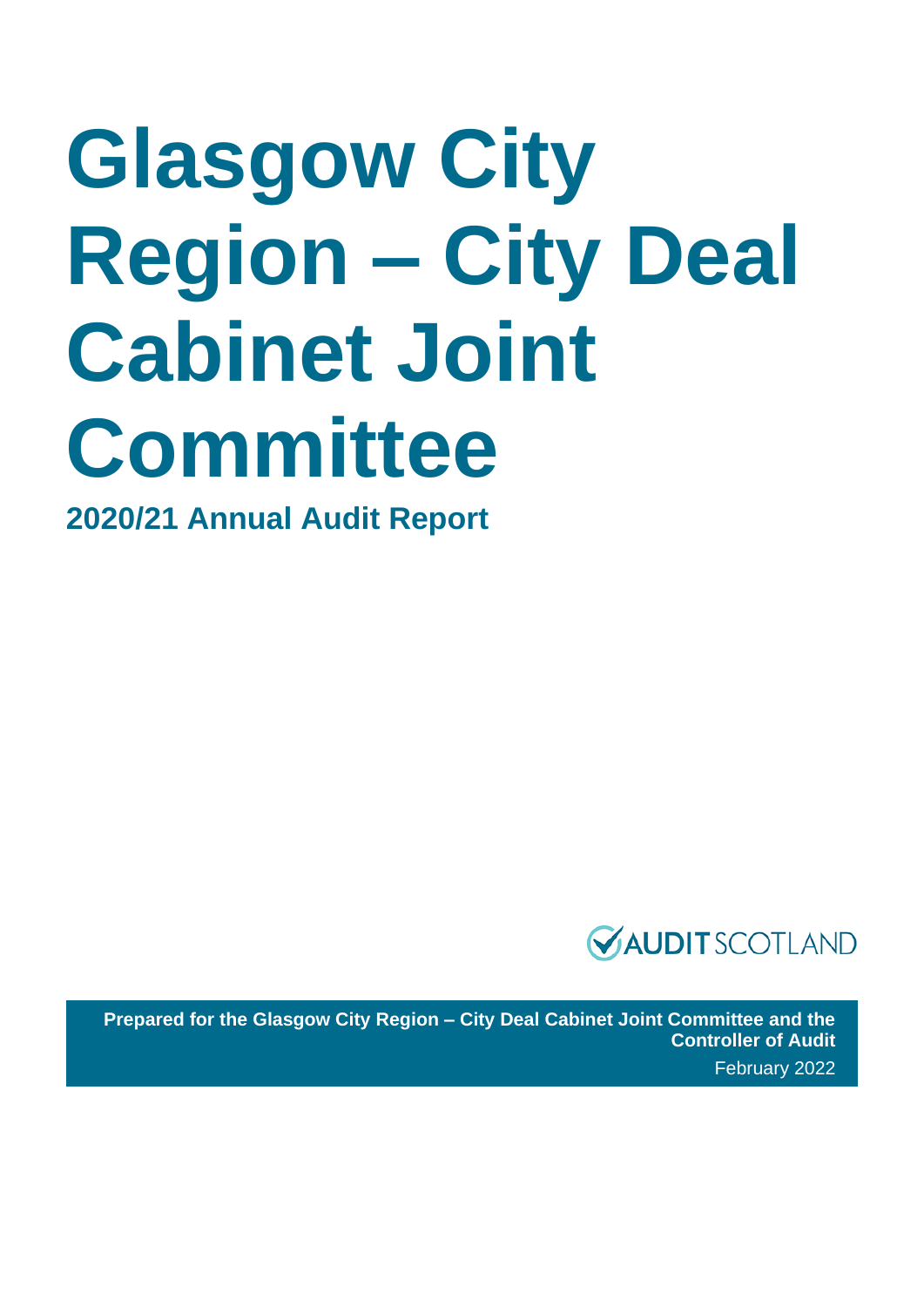### **Contents**

| Key messages                                                   | 3               |
|----------------------------------------------------------------|-----------------|
| Introduction                                                   | 4               |
| Part 1. Audit of 2020/21 annual accounts                       | 6.              |
| Part 2. Financial sustainability and governance                | 9               |
| Appendix 1. Significant audit risks                            | 12 <sup>°</sup> |
| Appendix 2. Summary of 2020/21 national performance reports 13 |                 |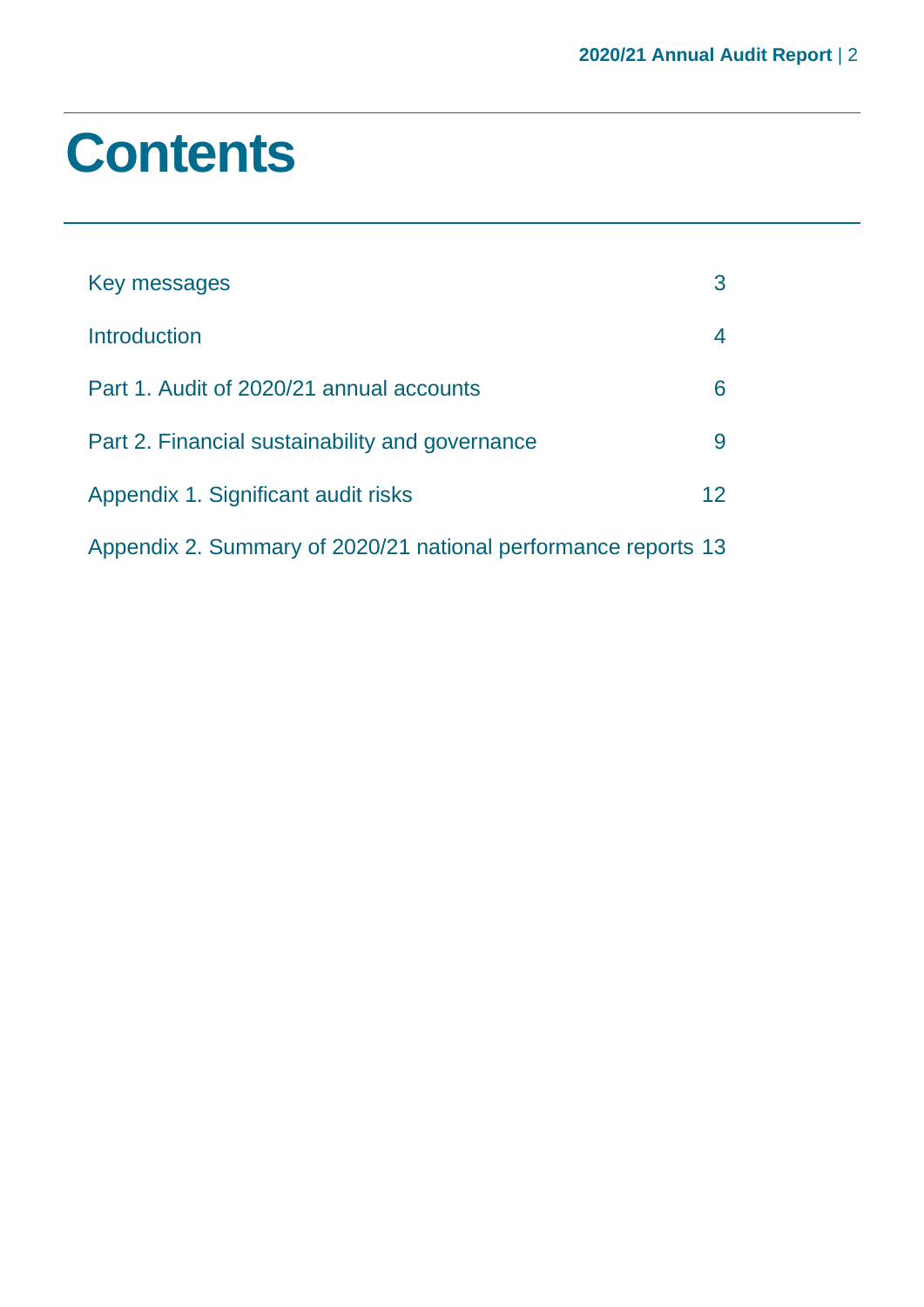### <span id="page-2-0"></span>**Key messages**

#### **2020/21 annual accounts**

The Cabinet's financial statements give a true and fair view and were properly prepared in accordance with the financial reporting framework.

The management commentary is consistent with the financial statements and properly prepared in accordance with the applicable requirements.

The Covid 19 pandemic did not impact on the accounting timetable, or on audit evidence, however, there were delays in auditing the annual accounts due to resourcing priorities.

#### **Financial sustainability and governance**

Financial management is effective, with a budget process focussed on the Cabinet's priorities.

The annual governance statement is consistent with the financial statements and complies with applicable requirements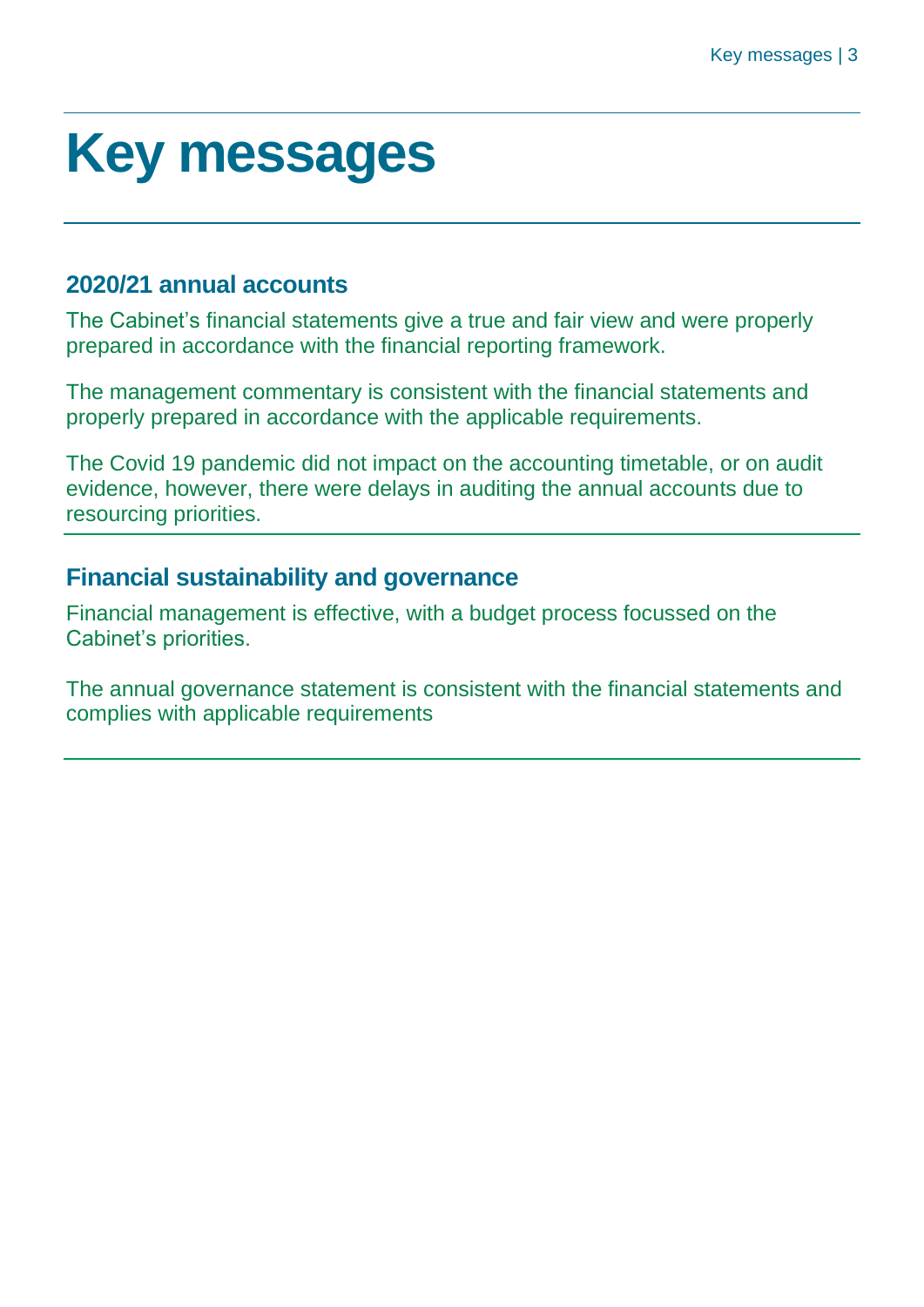### <span id="page-3-0"></span>**Introduction**

**1.** This report summarises the findings from our 2020/21 audit of Glasgow City Region – City Deal Cabinet Joint Committee.

**2.** The scope of our audit was set out in our Annual Audit Plan presented to the 1 June 2021 meeting of the Cabinet. This report comprises the findings from:

- an audit of the Cabinet's annual accounts
- our consideration of financial sustainability

**3.** The global coronavirus pandemic has had a minimal impact on the Cabinet during 2020/21 and was not identified as a specific risk in our Annual Audit Plan.

#### **Adding value through the audit**

**4.** We add value to the Cabinet through the audit by:

- identifying and providing insight on significant risks, and making clear and relevant recommendations
- sharing intelligence and good practice through our national reports [\(Appendix](#page-12-0) 2) and good practice guides
- providing clear conclusions on the appropriateness, effectiveness and impact of corporate governance, performance management arrangements and financial sustainability

**5.** We aim to help the Cabinet promote improved standards of governance, better management and decision making and more effective use of resources.

#### **Responsibilities and reporting**

**6.** The Cabinet has primary responsibility for ensuring the proper financial stewardship of public funds. This includes preparing annual accounts that are in accordance with proper accounting practices. The Cabinet is also responsible for compliance with legislation putting arrangements in place for governance, propriety and regularity that enable it to successfully deliver its objectives.

**7.** Our responsibilities as independent auditor appointed by the Accounts Commission are established by the Local Government in Scotland Act 1973, the [Code of Audit Practice \(2016\)](http://www.audit-scotland.gov.uk/report/code-of-audit-practice-2016) and supplementary guidance and International Standards on Auditing in the UK. Local government bodies have a responsibility to have arrangements in place to demonstrate Best Value in how they conduct their activities. Our audit work on the Cabinet's Best Value arrangements is focussed on the body's use of resources to secure financial sustainability.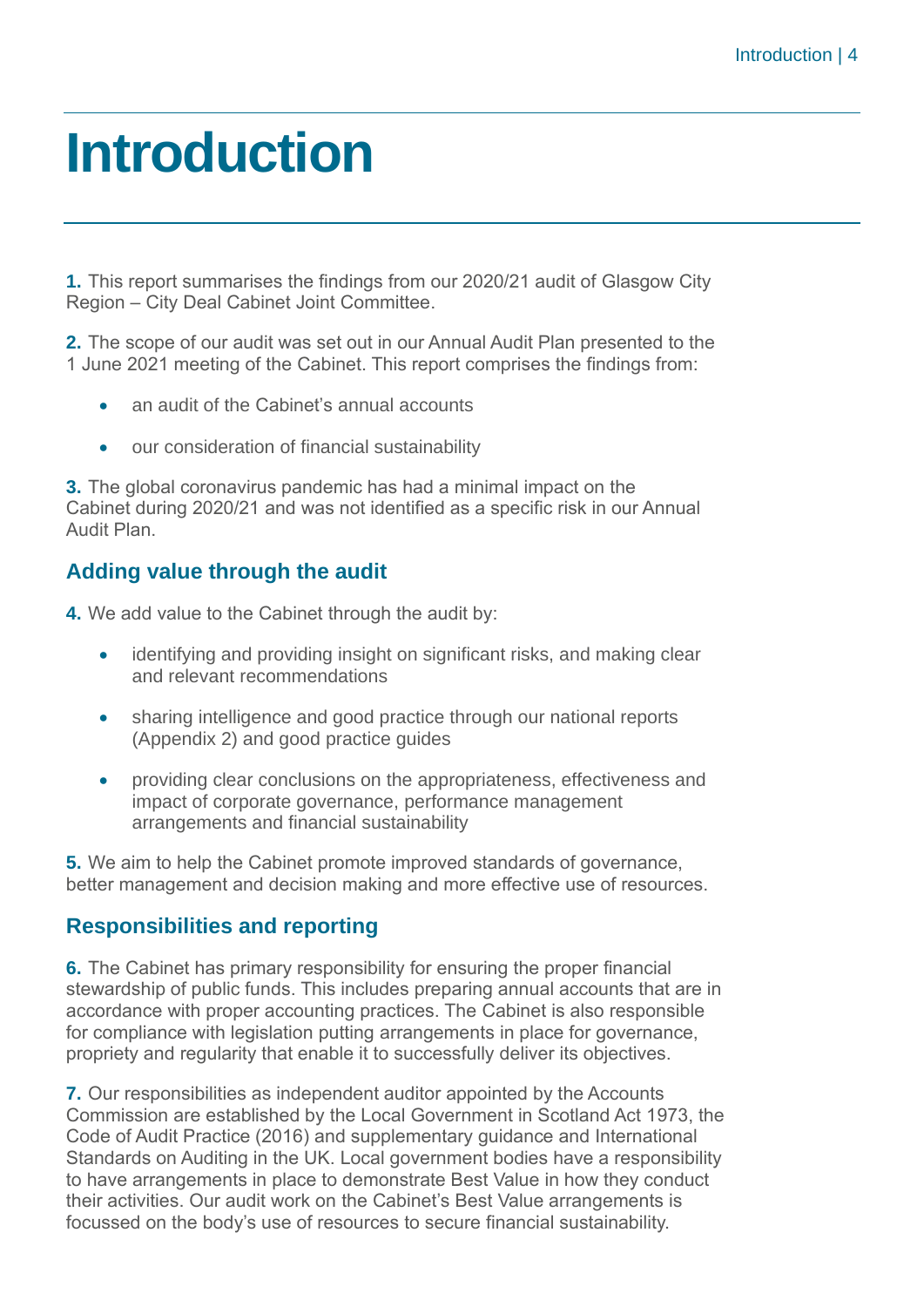**8.** As public sector auditors we give independent opinions on the annual report and accounts. Additionally, we conclude on the appropriateness and effectiveness of the performance management arrangements, the suitability and effectiveness of corporate governance arrangements, the financial position and arrangements for securing financial sustainability. Further details of the respective responsibilities of management and the auditor can be found in the Code of Audit Practice 2016 and supplementary guidance.

**9.** The [Code of Audit Practice 2016](http://www.audit-scotland.gov.uk/report/code-of-audit-practice-2016) (the Code) includes provisions relating to the audit of small bodies. Where the application of the full wider audit scope is judged by auditors not to be appropriate to an audited body then the annual audit work can focus on the appropriateness of the disclosures in the governance statement and the financial sustainability of the body and its services. As highlighted in our 2020/21 Annual Audit Plan, due to the volume and lack of complexity of the financial transactions, we applied the small body provisions of the Code to the 2020/21 audit.

**10.** This report raises matters from our audit. The weaknesses or risks identified are only those which have come to our attention during our normal audit work and may not be all that exist. Communicating these does not absolve management from its responsibility to address the issues we raise and to maintain adequate systems of control.

#### **Auditor Independence**

**11.** We confirm that we comply with the Financial Reporting Council's Ethical Standard. We have not undertaken any non-audit related services and therefore the 2020/21 audit fee of £8,600 as set out in our Annual Audit Plan, remains unchanged. We are not aware of any relationships that could compromise our objectivity and independence.

**12.** This report is addressed to both the Cabinet and the Controller of Audit and will be published on Audit Scotland's website [www.audit-scotland.gov.uk](http://www.audit-scotland.gov.uk/) in due course.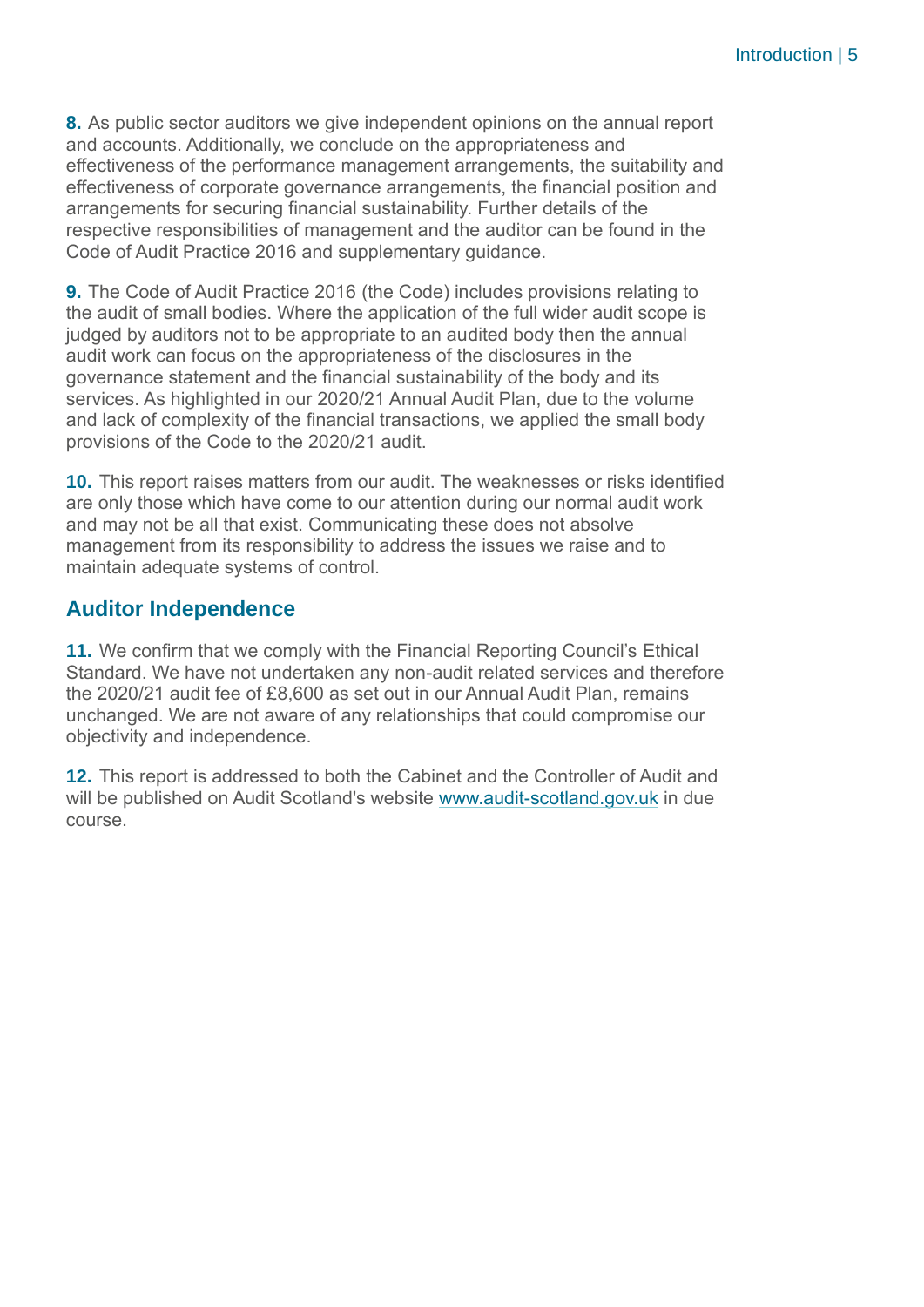## <span id="page-5-0"></span>**Part 1. Audit of 2020/21 annual accounts**

The principal means of accounting for the stewardship of resources and performance

#### **Main judgements**

The Cabinet's financial statements give a true and fair view and were properly prepared in accordance with the financial reporting framework.

The management commentary is consistent with the financial statements and properly prepared in accordance with the applicable requirements.

The Covid 19 pandemic did not impact on the accounting timetable, or on audit evidence, however, there were delays in auditing the annual accounts due to resourcing priorities.

#### **Our audit opinions on the annual accounts are unmodified**

**13.** The annual accounts for the year ended 31 March 2021 were approved by the Cabinet on 15 February 2022. As reported in the independent auditor's report:

- the financial statements give a true and fair view and were properly prepared in accordance with the financial reporting framework
- the management commentary and the annual governance statement were consistent with the financial statements and properly prepared in accordance with the applicable requirements.

#### **The Covid-19 pandemic did not impact on audit evidence**

**14.** The completeness and accuracy of accounting records and the extent of information and explanations that we required for our audit were not affected by the Covid19 pandemic.

**15.** The unaudited annual accounts and working papers were of a good standard and the audit team received good support from finance staff which helped ensure the final accounts audit process ran smoothly.

#### **There were delays in auditing the annual accounts due to resourcing priorities**

**16.** Covid-19 had a negligible impact on the preparation of the annual accounts by officers, and the unaudited annual accounts were received in line with our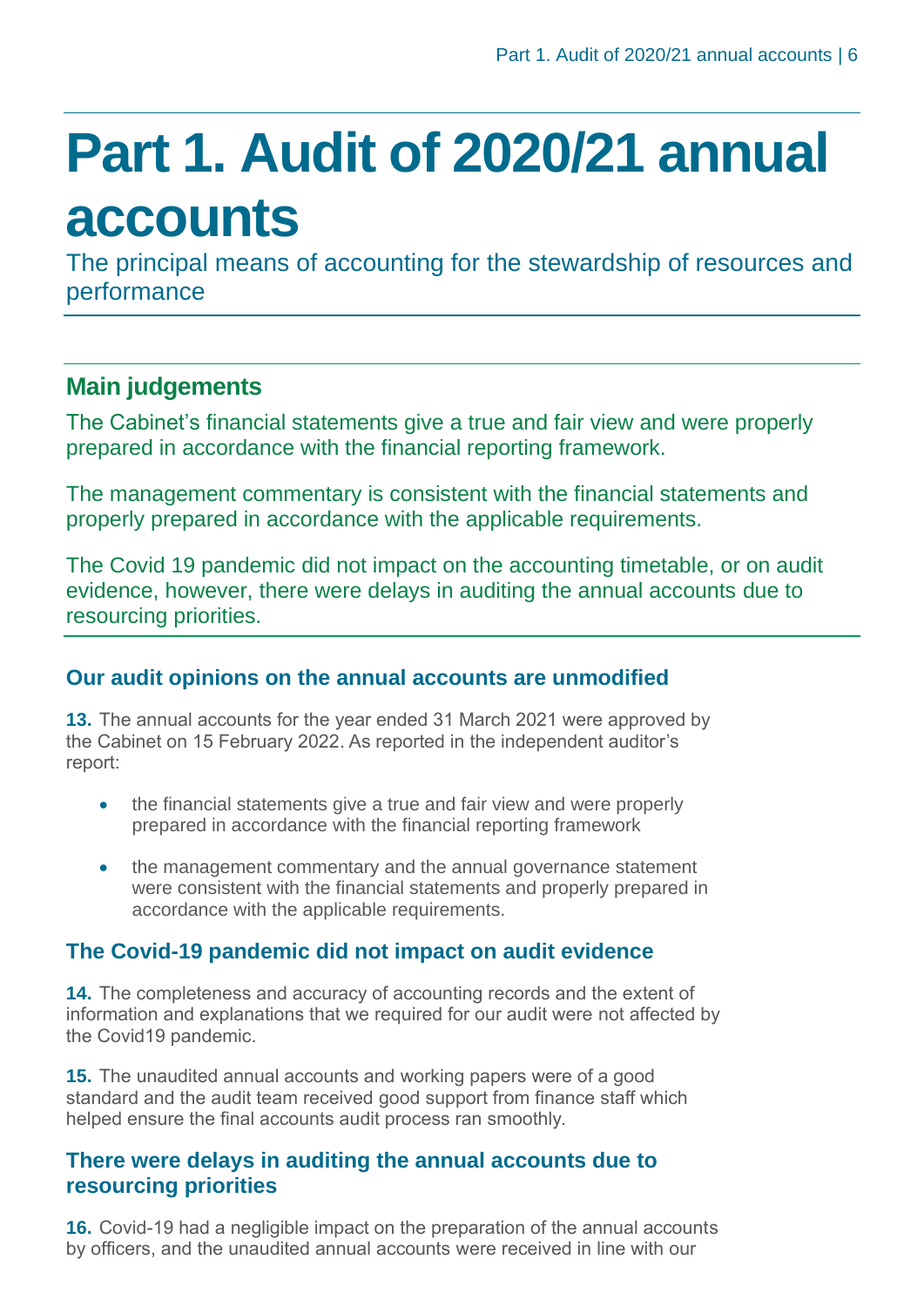agreed audit timetable on 25 June 2021. As a result of the continuing impact of Covid-19, the statutory deadline for certifying the annual accounts was extended to 30 November 2021, similar to the arrangements applied for 2019/20. However, Audit Scotland, in response to the risks to public services and finances from COVID-19 across the full range of audit work, viewed 2020/21 as a transitional year in moving back to pre Covid-19 audit delivery timetables. Resourcing of the financial statements audit was therefore delayed until December 2021, to accommodate other resourcing priorities.

#### **Overall materiality is £24,300**

**17.** Our initial assessment of materiality was carried out during the planning phase of the audit. This was reviewed and revised on receipt of the unaudited annual accounts and is summarised in [Exhibit](#page-6-0) 1.

#### <span id="page-6-0"></span>**Exhibit 1 Materiality values**

| <b>Materiality level</b>   | <b>Amount</b> |
|----------------------------|---------------|
| <b>Overall materiality</b> | £24,300       |
| Performance materiality    | £18,200       |
| <b>Reporting threshold</b> | £1,200        |

Source: Annual Audit Plan 2020/21

#### **[Appendix 1](#page-11-0) identifies the main risks of material misstatement and our audit work to address these**

**18.** [Appendix 1](#page-11-0) provides our assessment of risks of material misstatement in the annual accounts and identifies the work we undertook to address these risks and our conclusions from this work. These risks influence our overall audit strategy, the allocation of staff resources to the audit and inform where the efforts of the team are directed.

#### **We have one significant finding to report on the audit of the annual accounts**

**19.** International Standard on Auditing (UK) 260 requires us to communicate significant findings from the audit to those charged with governance, including our view about the qualitative aspects of the body's accounting practices. We have one significant finding to report from the audit, as described in [Exhibit](#page-7-0) 2.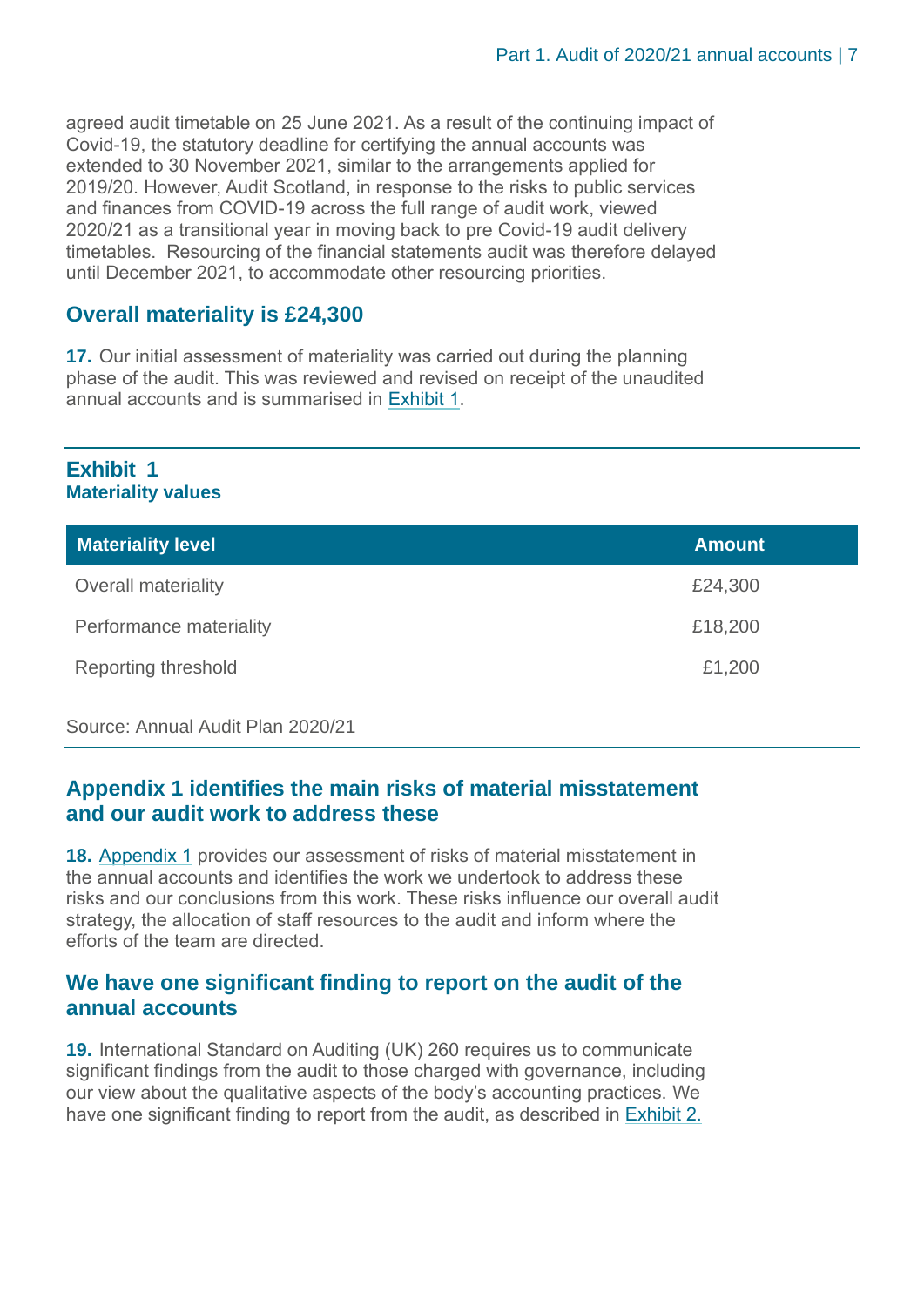#### <span id="page-7-0"></span>**Exhibit 2 Significant findings from the audit of the financial statements**

#### **1. Income – 2019/20 Interest**

Income in the unaudited accounts included £101,296 for interest due to the Cabinet in relation to £60m of City Deal Funding received by Glasgow City Council. However, £30m of that funding was received by the council in 2019/20, and £49,861 of the interest related to the prior year.

The prior year element of interest income represents a material error or omission in relation to the Cabinet's accounts therefore requires to be treated as a Prior Year Adjustment i.e. relevant 2020/21 figures to be amended, and relevant comparative figures for 2019/20 to be restated.

#### **Issue Resolution**

2020/21 income figures amended and comparative figures for 2019/20 restated accordingly. A prior year adjustment disclosure note has also been included in the accounts.

#### Source: Audit Scotland

#### **Identified misstatements of £49,861 were adjusted in the accounts, and we did not need to revise our audit approach**

**20.** Total misstatements identified were £49,861.

**21.** We have reviewed the nature and causes of these misstatements and have concluded that they arose from issues that have been isolated and identified in their entirety and do not indicate further systemic error, therefore we did not need to revise our audit approach.

**22.** Adjustments made in the audited accounts had no effect on net expenditure in the Comprehensive Income and Expenditure Statement and had no effect on net assets in the Balance Sheet.

**23.** It is our responsibility to request that all misstatements, other than those below the reporting threshold, are corrected, although the final decision on making the correction lies with those charged with governance considering advice from senior officers and materiality. Management have adjusted all identified misstatements above our reporting threshold; there are no unadjusted errors to report.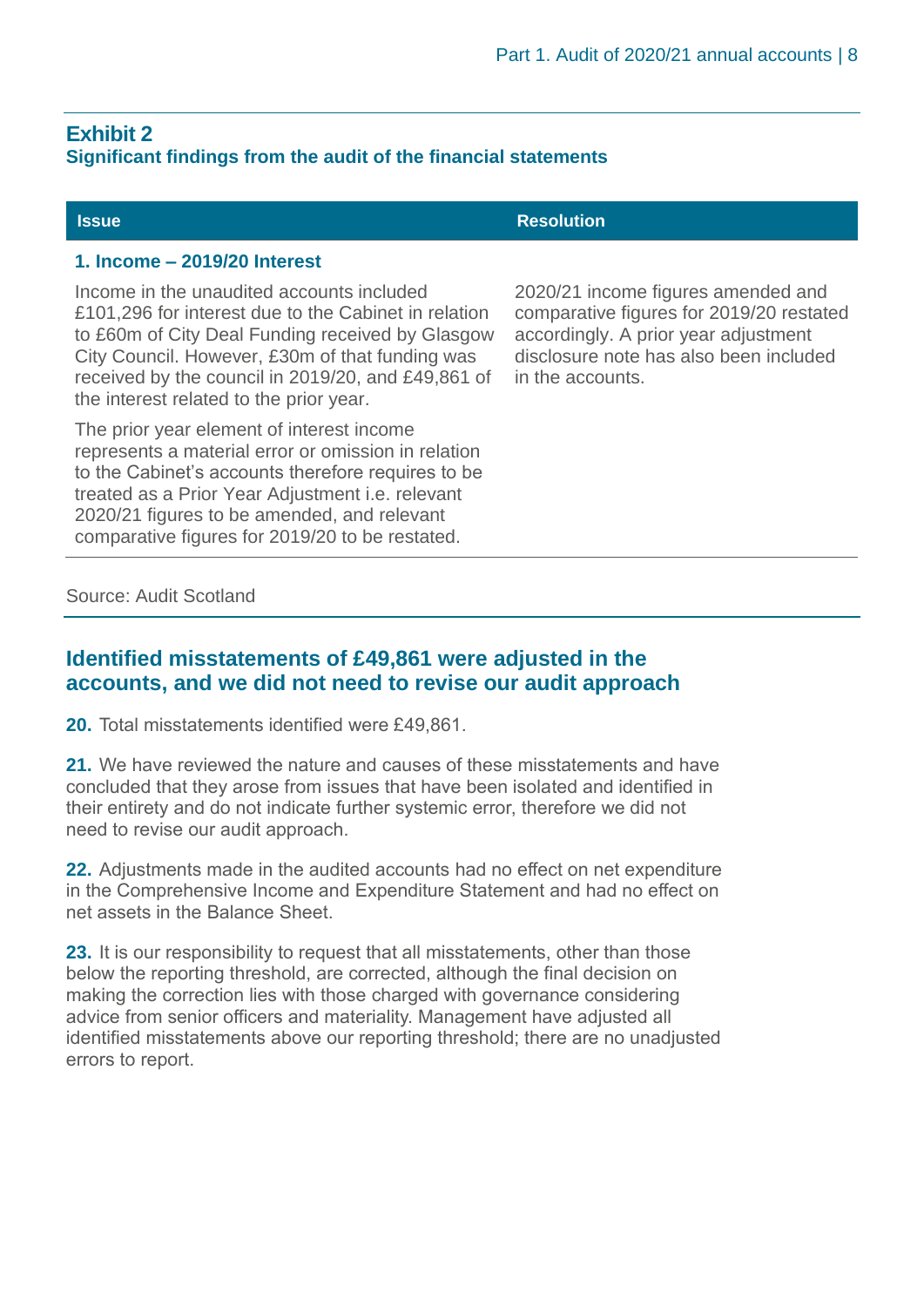## <span id="page-8-0"></span>**Part 2. Financial sustainability and governance**

Financial sustainability looks forward to the medium and longer term to consider whether the body is planning effectively to continue to deliver its services.

#### **Main judgements**

Financial management is effective, with a budget process focussed on the Cabinet's priorities.

The annual governance statement is consistent with the financial statements and complies with applicable requirements.

#### **Financial performance in 2020/21**

**24.** The main financial objective of the Cabinet is to ensure that the financial outturn of the Project Management Office (PMO) for the year is within the agreed budget. The Cabinet recorded an underspend of £52,266 against the agreed budget in 2020/21, due to savings in employee costs from vacancies and temporary redeployments on administering business grants.

**25.** Additional grant income of £113,209 and interest income of £101,296 was received so that, together with funding of £7,604 brought forward from the prior year, a balance of £274,326 has been carried forward into 2021/22 and will be used to meet agreed priorities.

#### **Short term financial planning and monitoring**

**26.** The Cabinet is funded through contributions from member authorities on an annual basis according to an agreed formula. In April 2021, the Cabinet approved its initial 2021/22 budget and recharges to member authorities at £1,289,307, which represented an uplift of £21,000 (1.7%) on the 2020/21 budget allocation.

**27.** Contributions from member authorities are the Cabinet's main source of income, so that there is more certainty over future funding streams than for most other public sector organisations involved in income generating activities. The focus of the Cabinet PMO is therefore to operate within their annual budget.

**28.** The Cabinet meets every eight weeks and programme status update reports are presented at each meeting. These reports include a section on the financial performance of the PMO, with a projection of the year end position and explanations for any movements from the previously reported position.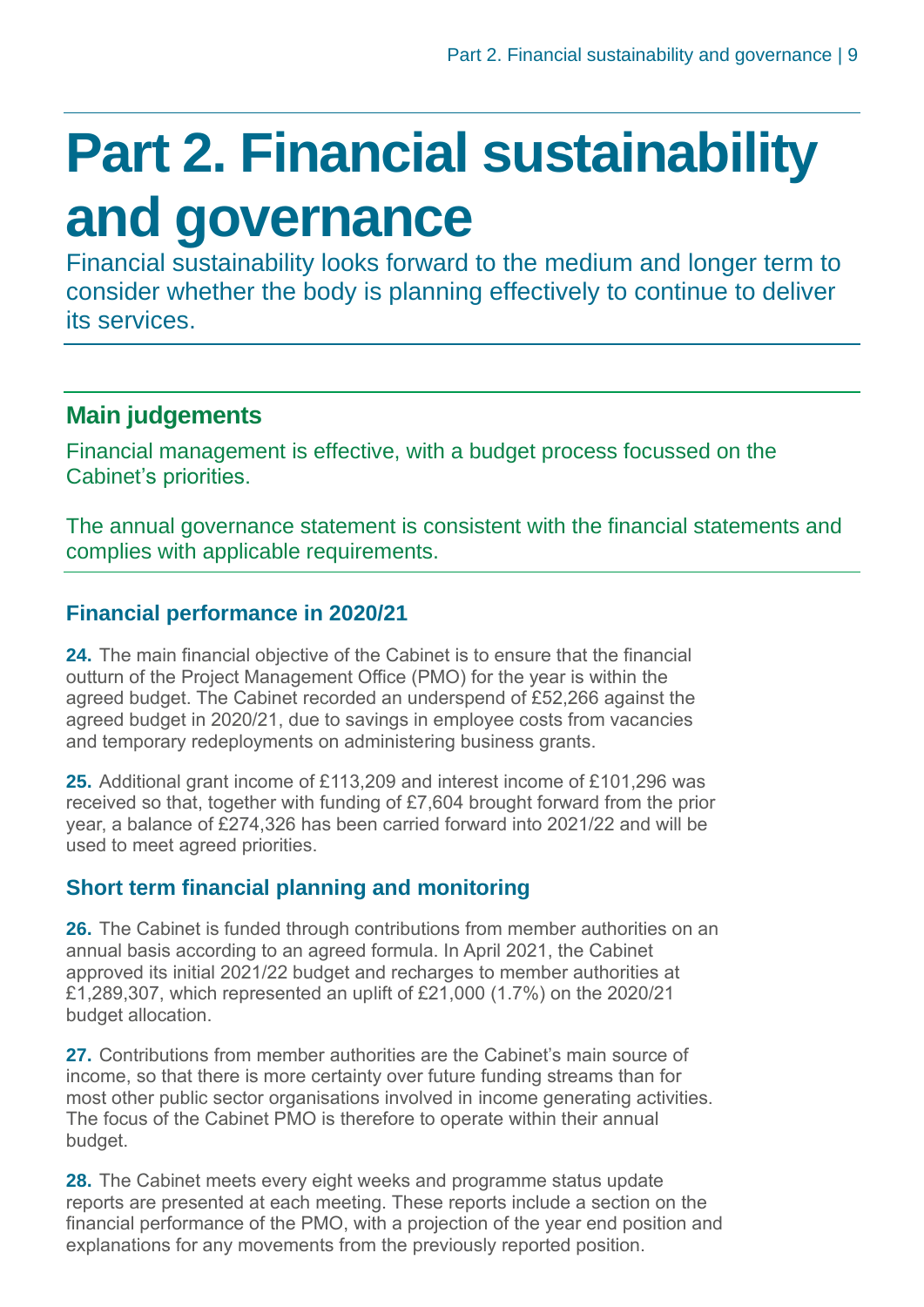**29.** We consider the arrangements in place for budgetary monitoring and control to be satisfactory.

#### **Impact of the Covid-19 pandemic**

**30.** Impact of the pandemic on the PMOs financial plan has been minimal with any Covid 19 related costs contained within the final 2020/21 budget of £1,267,902, with an underspend against budget of £52,266 resulting from PMO staff having to be reassigned to assist on business grant processing. No potential impact on the 2021/22 financial plan has been identified.

**31.** Covid 19 restrictions during the year did however impact on the delivery of individual projects across the City Deal. The programme risk register was updated accordingly to reflect the increased risks from delays to individual projects and to the programme's wider objectives, an updated programme plan was approved by the City Region Cabinet in late 2020, and in December 2020 the Cabinet approved a Regional Economic Recovery Plan which set out a regional response to the economic impact of the pandemic. That plan was developed through engagement with the eight member authorities and their partner organisations, and identified 10 high level actions.

**32.** Challenges identified by the Cabinet included public consultation, delays in project design, procurement and construction, increased costs, member authority capacity and achievement of planned project scope, outcomes and economic benefits.

#### **Annual governance statement**

**33.** We reviewed the annual governance statement and assessed the assurances provided to the Executive Director of Finance (as Accountable Officer) regarding the adequacy and effectiveness of the Cabinet's system of internal control which operated in the financial year.

**34.** There are no significant governance issues identified within the Cabinet's annual governance statement. The effect of Covid 19 on the control environment was assessed by Internal Audit during 2020/21 across Glasgow City Council and its related bodies, and was found not to have been significant.

#### **Other governance matters**

**35.** The impact of Covid 19 on the Cabinet's governance arrangements during 2020/21 has been minimal. The April 2020 meetings of the Chief Executive's Group and the Cabinet were cancelled, and decisions required to be made at these meetings were taken by email, however, since then the normal cycle of meetings has operated on schedule by teleconference.

**36.** In August 2020, the Cabinet approved a formal Scheme of Delegations which included further delegation from Cabinet to the Chief Executives Group and to the Director of Regional Economic Growth, with these changes aimed at enabling the timeous processing of approvals for the expected increase in the volume of FBCs and Change Controls submitted to the PMO in the next phase of the City Deal Programme Delivery.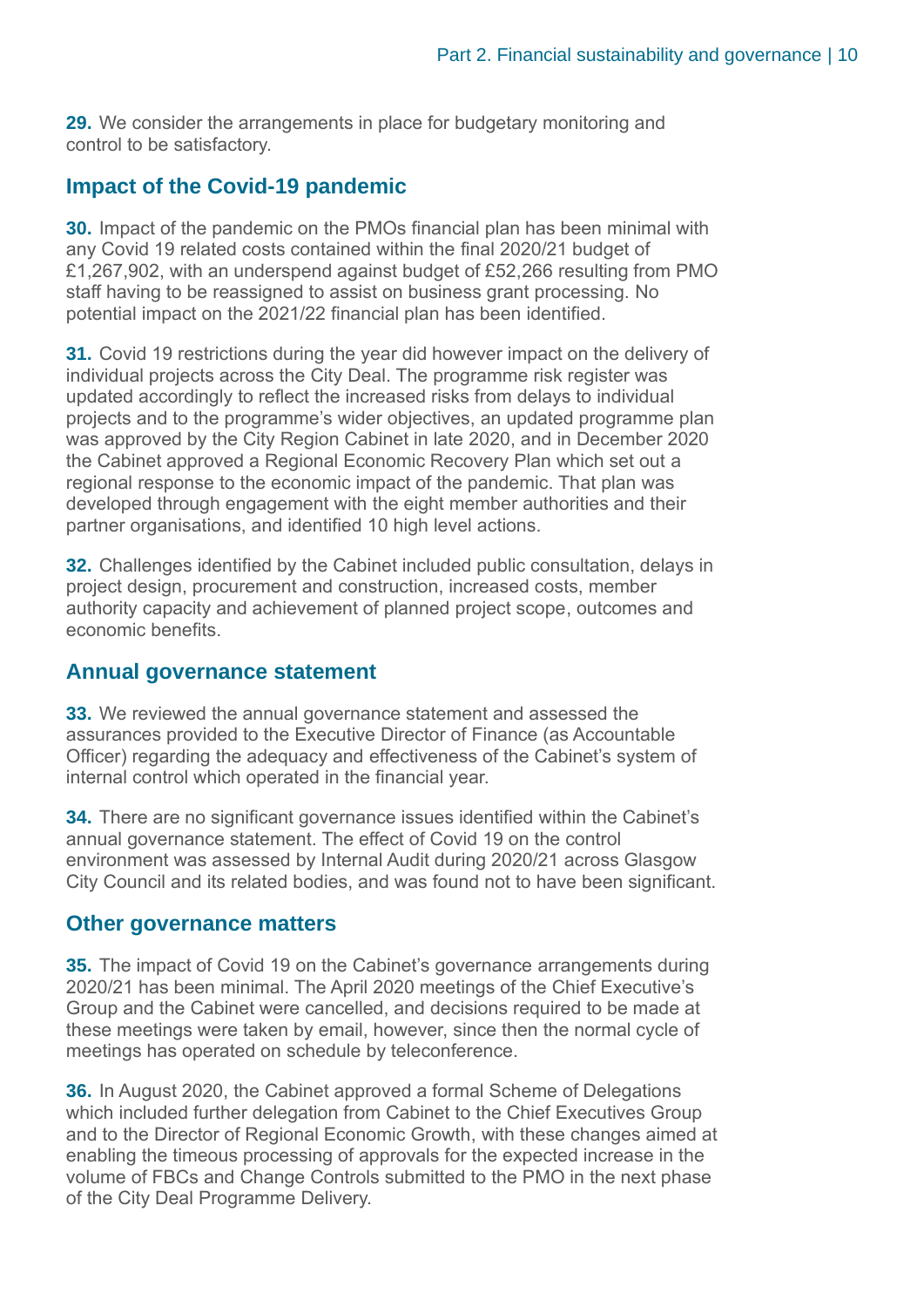**37.** The Assurance, Governance and Programme Management Framework 2021 was approved by the Cabinet retrospectively (9 Feb 2021), endorsing various changes made to the Framework during 2020/21.

**38.** On 15<sup>th</sup> May 2020 the UK and Scottish Governments approved the first Glasgow City Region Deal Gateway Review releasing additional funding of £250 million over the five years commencing 2020/21. Access to the funding was contingent on a review being completed of certain arrangements within the Assurance Framework. That review was completed and actions to implement required changes were included in the Cabinet's Annual Implementation Plan (AIP) 2020/21, approved by June 2020 Cabinet.

**39.** Monitoring of the AIP is a condition of the City Region Deal Grant Offer Letter. As at 16<sup>th</sup> March 2021, of the 71 City Deal actions within the AIP, 7 had not been or were no longer expected to be completed within the target timescale, or were encountering issues with their implementation. Of the 48 actions within the AIP relating to the Regional Economic Strategy, only 2 were encountering issues with their implementation. Appropriate revised timescales were agreed by Chief Executives Group 25<sup>th</sup> March 2021.

#### **National performance audit reports**

**40.** Audit Scotland carries out a national performance audit programme on behalf of the Accounts Commission and the Auditor General for Scotland. Appendix 2 highlights a number of the reports published in 2020/21.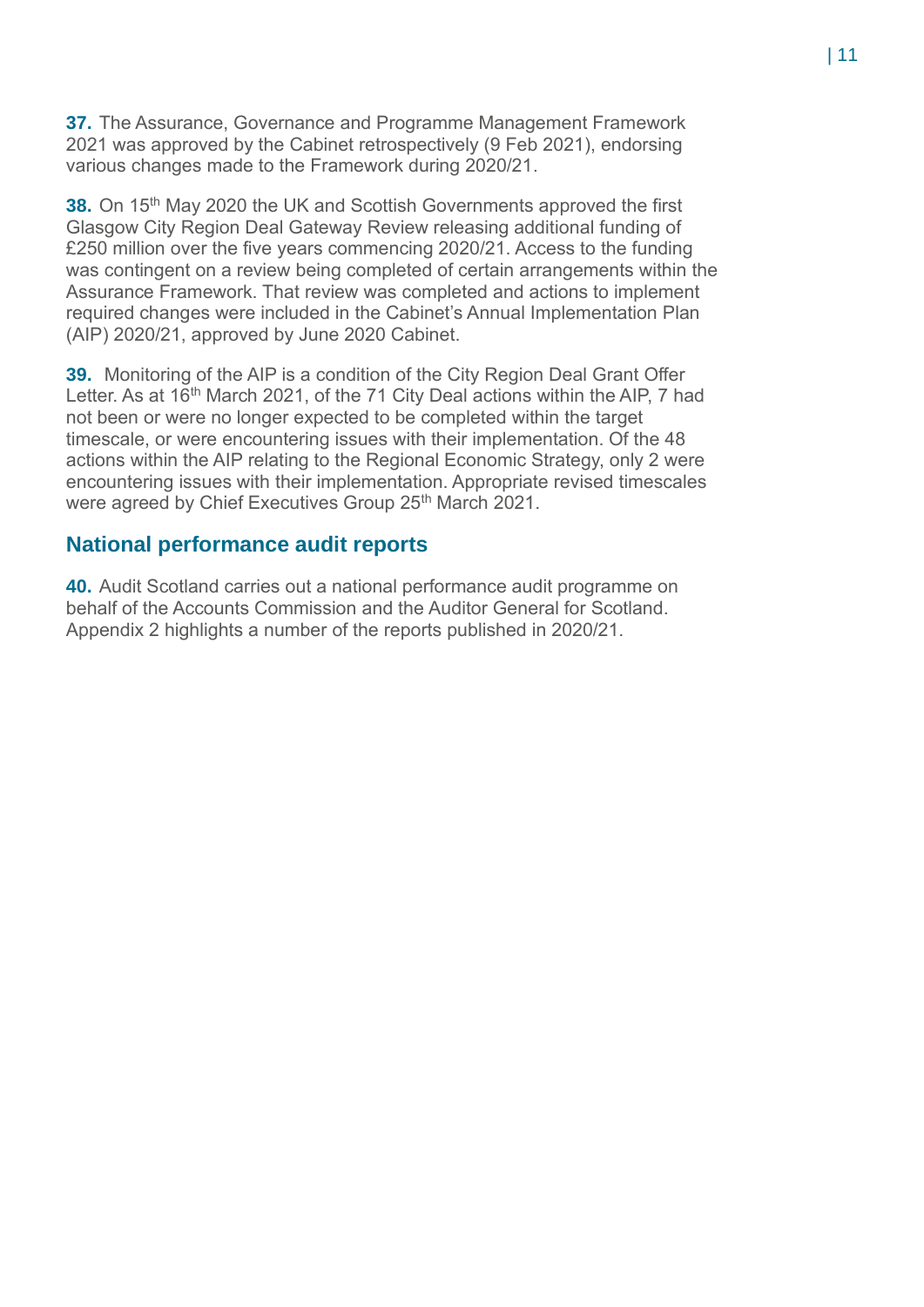### <span id="page-11-0"></span>**Appendix 1. Significant audit risks**

The table below sets out the audit risks we identified during our planning of the audit and how we addressed each risk in arriving at our conclusion.

#### **Risks of material misstatement in the financial statements**

| <b>Audit risk</b>                                                                                                                                                                                                                                                                                                                                                                                                                             | <b>Assurance procedure</b>                                                                                                               | <b>Results and conclusions</b>                                                                                                                                                                                                                                                                                                                                                     |
|-----------------------------------------------------------------------------------------------------------------------------------------------------------------------------------------------------------------------------------------------------------------------------------------------------------------------------------------------------------------------------------------------------------------------------------------------|------------------------------------------------------------------------------------------------------------------------------------------|------------------------------------------------------------------------------------------------------------------------------------------------------------------------------------------------------------------------------------------------------------------------------------------------------------------------------------------------------------------------------------|
| 1. Risk of material<br>misstatement due to fraud<br>caused by the management<br>override of controls<br><b>International Auditing</b><br>Standards require that audits<br>are planned to consider the<br>risk of material misstatement<br>in the financial statements<br>caused by fraud, which is<br>presumed to be a significant<br>risk in any audit. This<br>includes the risk of fraud due<br>to the management override<br>of controls. | Review the appropriateness<br>of journal entries and other<br>adjustments recorded in the<br>general ledger and financial<br>statements. | Journal entries were<br>reviewed as part of the<br>substantive testing of the<br>financial statements. We did<br>not identify any inappropriate<br>journal entries.<br>No significant transactions<br>that are outside the normal<br>course of business were<br>identified during audit testing.<br>No accounting estimates<br>were used in preparing the<br>financial statements. |
|                                                                                                                                                                                                                                                                                                                                                                                                                                               | Evaluate significant<br>transactions that are outside<br>the normal course of<br>business.                                               |                                                                                                                                                                                                                                                                                                                                                                                    |
|                                                                                                                                                                                                                                                                                                                                                                                                                                               | Review accounting estimates<br>if reported in the accounts.                                                                              |                                                                                                                                                                                                                                                                                                                                                                                    |
|                                                                                                                                                                                                                                                                                                                                                                                                                                               |                                                                                                                                          | <b>Conclusion: No fraud</b><br>concerns were identified in<br>respect of management<br>override of controls.                                                                                                                                                                                                                                                                       |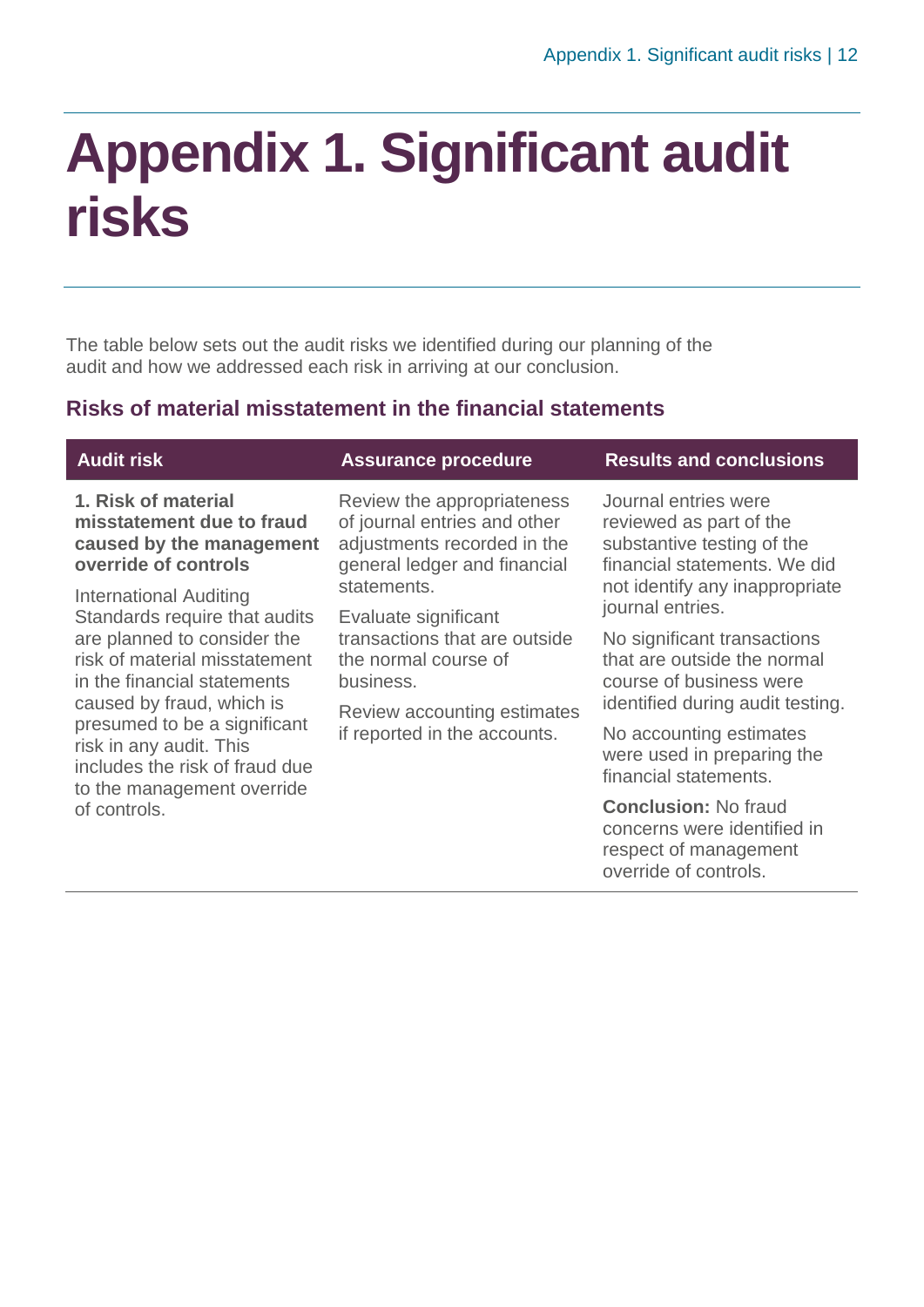### <span id="page-12-0"></span>**Appendix 2. Summary of 2020/21 national performance reports**

April [Affordable housing](https://www.audit-scotland.gov.uk/report/affordable-housing) **June** [Highlands and Islands Enterprise: Management of Cairngorm mountain and](https://www.audit-scotland.gov.uk/report/highlands-and-islands-enterprise-management-of-cairngorm-mountain-and-funicular-railway)  [funicular railway](https://www.audit-scotland.gov.uk/report/highlands-and-islands-enterprise-management-of-cairngorm-mountain-and-funicular-railway) [Local government in Scotland Overview 2020](https://www.audit-scotland.gov.uk/report/local-government-in-scotland-overview-2020) July [The National Fraud Initiative in Scotland 2018/19](https://www.audit-scotland.gov.uk/report/the-national-fraud-initiative-in-scotland-201819) **January** [Digital progress in local government](https://www.audit-scotland.gov.uk/report/digital-progress-in-local-government) [Local government in Scotland: Financial overview 2019/20](https://www.audit-scotland.gov.uk/report/local-government-in-scotland-financial-overview-201920) February [NHS in Scotland 2020](https://www.audit-scotland.gov.uk/report/nhs-in-scotland-2020) March [Improving outcomes for young people through school education](https://www.audit-scotland.gov.uk/report/improving-outcomes-for-young-people-through-school-education) **May** [Scotland's colleges 2020](https://www.audit-scotland.gov.uk/report/scotlands-colleges-2020) June [Social care](https://www.audit-scotland.gov.uk/report/social-care) **October** [Community empowerment: Covid-19 update](https://www.audit-scotland.gov.uk/report/community-empowerment-covid-19-update)